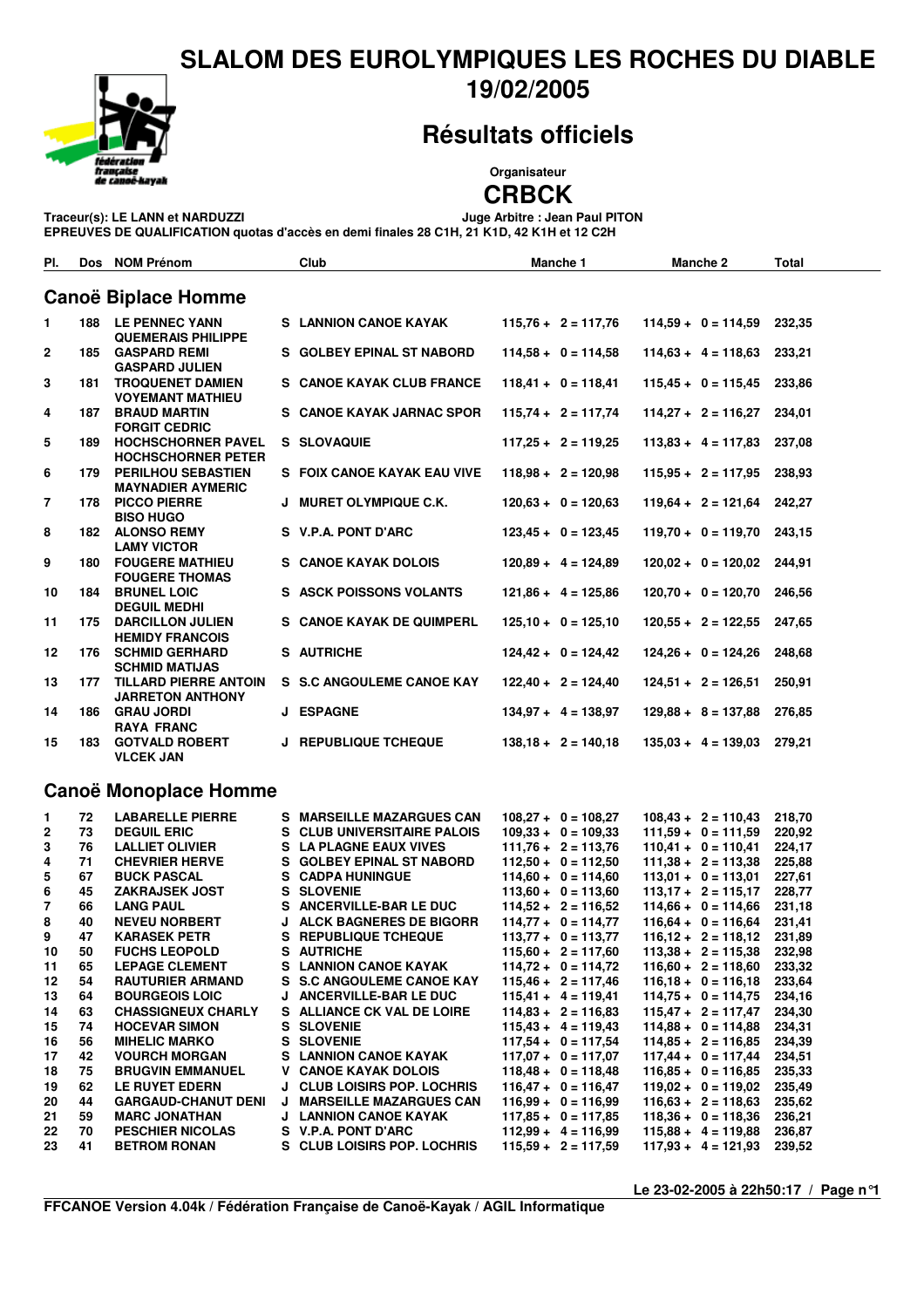#### **SLALOM DES EUROLYMPIQUES LES ROCHES DU DIABLE 19/02/2005**



## **Résultats officiels**

**Organisateur**

# **CRBCK**<br>Juge Arbitre : Jean Paul PITON

 $T$ raceur(s): LE LANN et NARDUZZI

**EPREUVES DE QUALIFICATION quotas d'accès en demi finales 28 C1H, 21 K1D, 42 K1H et 12 C2H**

| PI.                         | Dos | <b>NOM Prénom</b>                               |   | Club                              | Manche 1                                        | Manche 2                                       | <b>Total</b> |  |  |  |  |  |
|-----------------------------|-----|-------------------------------------------------|---|-----------------------------------|-------------------------------------------------|------------------------------------------------|--------------|--|--|--|--|--|
| 24                          | 68  | <b>BISELX THOMAS</b>                            |   | S GOLBEY EPINAL ST NABORD         | $115,54 + 2 = 117,54$                           | $118,82 + 4 = 122,82$                          | 240,36       |  |  |  |  |  |
| 25                          | 57  | <b>SUCHY MATEJ</b>                              |   | S REPUBLIQUE TCHEQUE              | $119,62 + 0 = 119,62$                           | $119,92 + 2 = 121,92$                          | 241,54       |  |  |  |  |  |
| 26                          | 61  | <b>GOUELLO JEREMY</b>                           |   | <b>J FOYER LAIQUE DE LANESTER</b> | $119,53 + 0 = 119,53$                           | $118.59 + 4 = 122.59$                          | 242,12       |  |  |  |  |  |
| 27                          | 58  | DRAXL PETER                                     |   | S AUTRICHE                        | $121,51 + 0 = 121,51$                           | $119,83 + 2 = 121,83$                          | 243,34       |  |  |  |  |  |
| 28                          | 49  | <b>KULOVEC ALJAZ</b>                            |   | <b>S SLOVENIE</b>                 | $121,74 + 4 = 125,74$                           | $117,31 + 2 = 119,31$                          | 245,05       |  |  |  |  |  |
| 29                          | 69  | <b>FOUKAL PAVEL</b>                             |   | J REPUBLIQUE TCHEQUE              | $119.90 + 2 = 121.90$                           | $119.63 + 4 = 123.63$                          | 245,53       |  |  |  |  |  |
| 30                          | 51  | <b>VANEK JIRI</b>                               |   | <b>J REPUBLIQUE TCHEQUE</b>       | $122,62 + 2 = 124,62$                           | $121,07 + 2 = 123,07$                          | 247,69       |  |  |  |  |  |
| 31                          | 52  | <b>LICHOU THIBAULT</b>                          |   | J LES ALLIGATORS - LANDERNE       | $126,85 + 0 = 126,85$                           | $124,11 + 0 = 124,11$                          | 250,96       |  |  |  |  |  |
| 32                          | 55  | <b>ZVER MARCEL</b>                              |   | J SLOVENIE                        | $122,87 + 8 = 130,87$                           | $124,40 + 2 = 126,40$                          | 257,27       |  |  |  |  |  |
| 33                          | 46  | <b>CARDIET SEBASTIEN</b>                        |   | C CLUB LOISIRS POP. LOCHRIS       | $129.26 + 2 = 131.26$                           | $124,87 + 6 = 130,87$                          | 262,13       |  |  |  |  |  |
| 34                          | 53  | <b>ZVER MIHA</b>                                |   | <b>J SLOVENIE</b>                 |                                                 |                                                | 270,92       |  |  |  |  |  |
|                             |     |                                                 |   |                                   | $131,79 + 8 = 139,79$<br>$136.51 + 10 = 146.51$ | $131,13 + 0 = 131,13$<br>$133.14 + 4 = 137.14$ | 283,65       |  |  |  |  |  |
| 35                          | 43  | <b>GUZU MICHEL</b>                              |   | <b>S ROUMANIE</b>                 |                                                 |                                                |              |  |  |  |  |  |
| 36                          | 60  | <b>RUMAN BENJAMIN</b>                           |   | J VORAY CANOE KAYAK               | $116,22 + 52 = 168,22$                          | $116,36 + 2 = 118,36$                          | 286,58       |  |  |  |  |  |
| 37                          | 48  | <b>GANYET XAVIER</b>                            |   | <b>J ESPAGNE</b>                  | $128.73 + 4 = 132.73$                           | $129,71 + 54 = 183,71$                         | 316,44       |  |  |  |  |  |
| <b>Invités</b>              |     |                                                 |   |                                   |                                                 |                                                |              |  |  |  |  |  |
|                             |     |                                                 |   |                                   |                                                 |                                                |              |  |  |  |  |  |
| 1                           | 7   | <b>SARAZIN EMMANUEL</b>                         |   | S CANOE KAYAK MONTREUIL           | $111,82 + 0 = 111,82$                           | $113,72 + 0 = 113,72$                          | 225,54       |  |  |  |  |  |
| 2                           | 6   | <b>COUDERT JULIEN</b>                           |   | S CANOE KAYAK PLUMELIAU           | $112,72 + 4 = 116,72$                           | $108,90 + 6 = 114,90$                          | 231,62       |  |  |  |  |  |
| 3                           | 2   | <b>GAUTIER PAUL</b>                             |   | <b>S KAYAK CLUB DE RENNES</b>     | $120,44 + 2 = 122,44$                           | $114,09 + 0 = 114,09$                          | 236,53       |  |  |  |  |  |
| 4                           | 5   | <b>GUYOMARD ROMAIN</b>                          |   | <b>C C.K.C. GUINGAMPAIS</b>       | $118,19 + 2 = 120,19$                           | $115,19 + 2 = 117,19$                          | 237,38       |  |  |  |  |  |
| 5                           | 4   | <b>PICHARD MELAINE</b><br><b>ROCABOY JULIEN</b> |   | <b>S CANOE CLUB DU LIE</b>        | $125,30 + 2 = 127,30$                           | $122.52 + 4 = 126.52$                          | 253,82       |  |  |  |  |  |
|                             |     |                                                 |   | C CLUB LOISIRS POP. LOCHRIS       |                                                 |                                                |              |  |  |  |  |  |
| 6                           | 1.  | <b>GUILLEMOT NICOLAS</b>                        |   |                                   | $130,29 + 4 = 134,29$                           | $128,96 + 6 = 134,96$                          | 269,25       |  |  |  |  |  |
| $\overline{7}$              | 3   | <b>FOUILLE ALINE</b>                            |   | J CANOE KAYAK DE QUIMPERL         | $134,19 + 6 = 140,19$                           | $134,16 + 14 = 148,16$ 288,35                  |              |  |  |  |  |  |
| <b>Kayak Monoplace Dame</b> |     |                                                 |   |                                   |                                                 |                                                |              |  |  |  |  |  |
| 1                           | 89  | <b>TORNARE NELLY</b>                            |   | S C.K. ST MAURICE GOURDANS        | $116,23 + 0 = 116,23$                           | $115,18 + 0 = 115,18$                          | 231,41       |  |  |  |  |  |
| 2                           | 108 | <b>BARDET ANNELISE</b>                          |   | S EAUX VIVES OYONNAX C.K.         | $115,27 + 0 = 115,27$                           | $114,19 + 2 = 116,19$                          | 231,46       |  |  |  |  |  |
| 3                           | 106 | <b>TORNARE ALINE</b>                            |   | S C.K. ST MAURICE GOURDANS        | $116,63 + 0 = 116,63$                           | $115,35 + 0 = 115,35$                          | 231,98       |  |  |  |  |  |
| 4                           | 104 | <b>PICHERY MATHILDE</b>                         |   | <b>S MONTPELLIER EAUX VIVES</b>   | $117,16 + 0 = 117,16$                           | $117,62 + 0 = 117,62$ 234,78                   |              |  |  |  |  |  |
| 5                           | 91  |                                                 |   | S GOLBEY EPINAL ST NABORD         | $117,96 + 0 = 117,96$                           | $118,40 + 0 = 118,40$                          | 236,36       |  |  |  |  |  |
|                             |     | <b>MICLO CLOTILDE</b>                           |   |                                   |                                                 |                                                |              |  |  |  |  |  |
| 6                           | 101 | <b>BOUZIDI CAROLE</b>                           |   | S SPCOC LA COLLE SUR LOUP         | $117,72 + 4 = 121,72$                           | $117,16 + 0 = 117,16$                          | 238,88       |  |  |  |  |  |
| 7                           | 88  | POCARD CAROLE                                   |   | S GOLBEY EPINAL ST NABORD         | $120,50 + 0 = 120,50$                           | $120,14 + 0 = 120,14$                          | 240,64       |  |  |  |  |  |
| 8                           | 87  | <b>THOME CELINE</b>                             |   | <b>S</b> EAU VIVE EMBRUN          | $122,27 + 0 = 122,27$                           | $122,06 + 2 = 124,06$                          | 246,33       |  |  |  |  |  |
| 9                           | 98  | <b>BENNETT ANITA</b>                            |   | <b>S GRANDE BRETAGNE</b>          | $123,91 + 0 = 123,91$                           | $124,36 + 0 = 124,36$                          | 248,27       |  |  |  |  |  |
| 10                          | 103 | <b>DELAPLACE OPHELIE</b>                        |   | <b>S MONTPELLIER EAUX VIVES</b>   | $124,33 + 4 = 128,33$                           | $121,98 + 2 = 123,98$                          | 252,31       |  |  |  |  |  |
| 11                          | 92  | <b>VYBIRALOVA ZUZANA</b>                        |   | S REPUBLIQUE TCHEQUE              | $126,87 + 2 = 128,87$                           | $123,55 + 2 = 125,55$                          | 254,42       |  |  |  |  |  |
| 12                          | 97  | <b>AUBERT LAETITIA</b>                          |   | S GOLBEY EPINAL ST NABORD         | $129,85 + 0 = 129,85$                           | $125,89 + 0 = 125,89$                          | 255,74       |  |  |  |  |  |
| 13                          | 94  | <b>LYPHOUT LAURA</b>                            | J | <b>S.C ANGOULEME CANOE KAY</b>    | $126,40 + 0 = 126,40$                           | $125,57 + 4 = 129,57$                          | 255,97       |  |  |  |  |  |
| 14                          | 86  | <b>BRIGHT JULIE</b>                             |   | <b>S</b> GRANDE BRETAGNE          | $126,21 + 2 = 128,21$                           | $125,90 + 2 = 127,90$                          | 256,11       |  |  |  |  |  |
| 15                          | 83  | <b>FELLINGEROVA RADKA</b>                       |   | S REPUBLIQUE TCHEQUE              | $129,17 + 0 = 129,17$                           | $128.09 + 2 = 130.09$                          | 259,26       |  |  |  |  |  |
| 16                          | 85  | URBANOVA MIROSLAVA                              |   | J REPUBLIQUE TCHEQUE              | $126,85 + 6 = 132,85$                           | $124,32 + 4 = 128,32$                          | 261,17       |  |  |  |  |  |
| 17                          | 95  | <b>STOCK MOLLY</b>                              |   | <b>S</b> ETATS UNIS               | $128.75 + 2 = 130.75$                           | $126,96 + 4 = 130,96$                          | 261,71       |  |  |  |  |  |
| 18                          | 99  | <b>MARTINEZ MARTA</b>                           |   | <b>J ESPAGNE</b>                  | $129,96 + 0 = 129,96$                           | $132,82 + 2 = 134,82$                          | 264,78       |  |  |  |  |  |
| 19                          | 96  | LE NECHET ELODIE                                |   | C CANOE KAYAK PLUMELIAU           | $134,76 + 0 = 134,76$                           | $128,79 + 2 = 130,79$ 265,55                   |              |  |  |  |  |  |
| 20                          | 84  | <b>CLOTET SANDRA</b>                            |   | <b>J ESPAGNE</b>                  | $130,62 + 6 = 136,62$                           | $131,93 + 2 = 133,93$ 270,55                   |              |  |  |  |  |  |
| 21                          |     | 107 EL DESOUKI NAGWA                            |   | S SUISSE                          | $117,35 + 50 = 167,35$                          | $114,85 + 0 = 114,85$ 282,20                   |              |  |  |  |  |  |
| 22                          | 82  | <b>DESPRES SARAH</b>                            |   | C KAYAK CLUB DE RENNES            | $155,46 + 0 = 155,46$                           | $136,02 + 4 = 140,02$ 295,48                   |              |  |  |  |  |  |
| 23                          | 93  | KUDEJOVA KATERINA                               |   | J REPUBLIQUE TCHEQUE              | $129.82 + 54 = 183.82$                          | $123,05 + 2 = 125,05$ 308,87                   |              |  |  |  |  |  |
| 24                          |     | 102 MIHELIC NINA                                |   | <b>J SLOVENIE</b>                 | $143,63 + 52 = 195,63$                          | $139.69 + 2 = 141.69$ 337,32                   |              |  |  |  |  |  |
|                             |     |                                                 |   |                                   |                                                 |                                                |              |  |  |  |  |  |
|                             |     | <b>Kayak Monoplace Homme</b>                    |   |                                   |                                                 |                                                |              |  |  |  |  |  |
| 1                           |     | <b>125 BAILLON NICOLAS</b>                      |   | S S.V. VAULX EN VELIN             | $104,79 + 0 = 104,79$                           | $104,42 + 0 = 104,42$ 209,21                   |              |  |  |  |  |  |
| 2                           |     | 169 LEFEVRE FABIEN                              |   | S CLUB UNIVERSITAIRE PALOIS       | $105,14 + 0 = 105,14$                           | $104,29 + 0 = 104,29$ 209,43                   |              |  |  |  |  |  |
| 3                           |     | <b>148 BUCHTEL MICHAL</b>                       |   | <b>REPUBLIQUE TCHEQUE</b>         | $104,12 + 0 = 104,12$                           | $104,60 + 2 = 106,60$ 210,72                   |              |  |  |  |  |  |
| 4                           |     | <b>162 DEVAUX PIERRE</b>                        |   | S FJEP BAZANCOURT                 | $104,80 + 2 = 106,80$                           | $104,61 + 0 = 104,61$ 211,41                   |              |  |  |  |  |  |
|                             |     |                                                 |   |                                   |                                                 |                                                |              |  |  |  |  |  |

**Le 23-02-2005 à 22h50:17 / Page n°2**